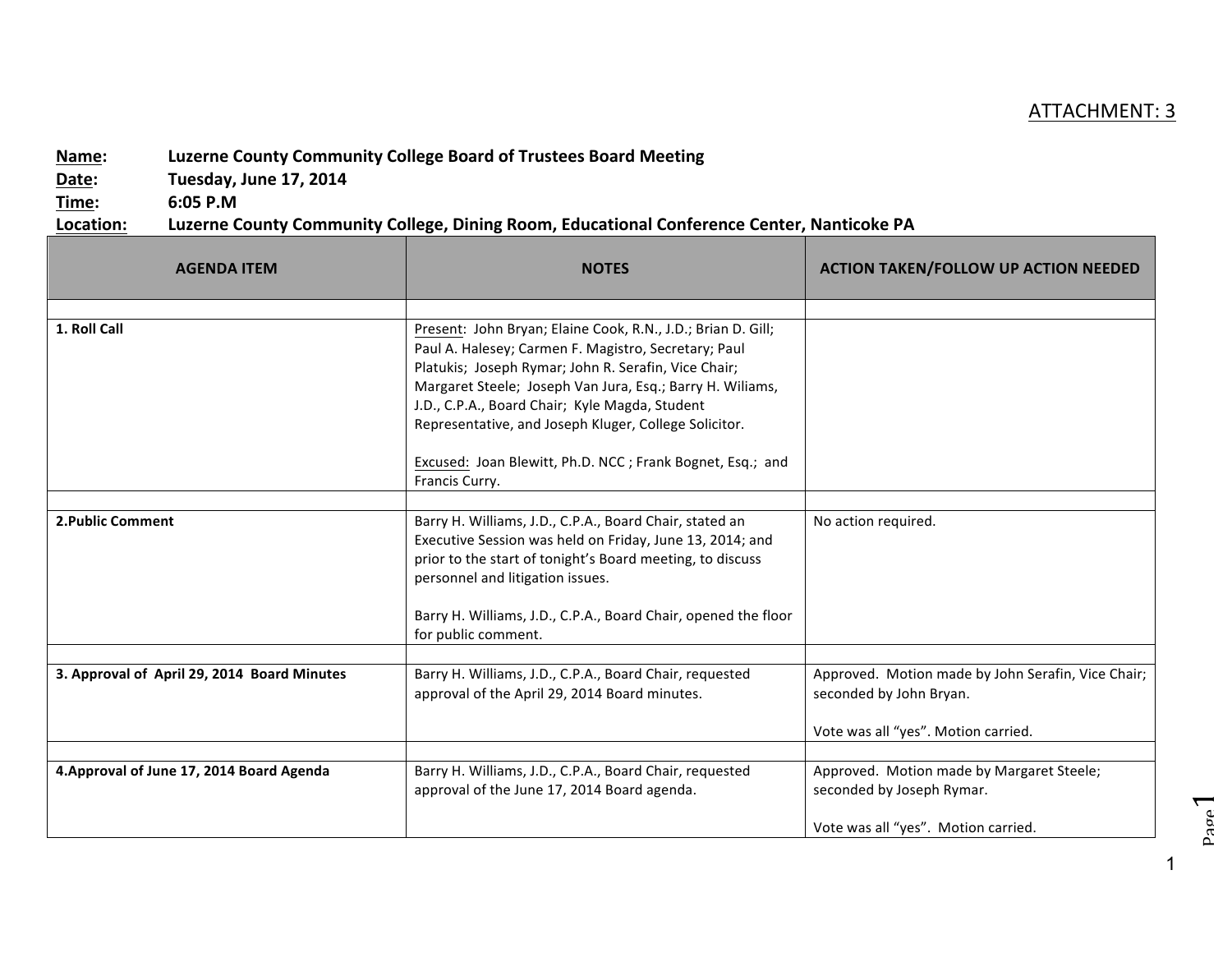| 5. Report of Officers and Agents<br>President's Report<br>$\circ$ | No report.                                                                                                                                                                                                                                                                                                                                                                                                                                                                                                                                                                                                                                                                                                                                                                                                                                                                                                                                                                                                                                                                                                           |  |
|-------------------------------------------------------------------|----------------------------------------------------------------------------------------------------------------------------------------------------------------------------------------------------------------------------------------------------------------------------------------------------------------------------------------------------------------------------------------------------------------------------------------------------------------------------------------------------------------------------------------------------------------------------------------------------------------------------------------------------------------------------------------------------------------------------------------------------------------------------------------------------------------------------------------------------------------------------------------------------------------------------------------------------------------------------------------------------------------------------------------------------------------------------------------------------------------------|--|
| Treasurer's Report<br>$\circ$                                     | Joseph Gasper, Dean of Finance, presented the monthly<br>financial report for period ending April 30, 2014. When<br>compared to the prior fiscal year the Current Fund Income<br>of \$33,126,000 is down 5.15% and Expenses of \$27,931,000<br>are down 5.05%. Bookstore Income is down \$186,000, a<br>decrease of 5.15% and the expenses \$50,000, a 1.59%<br>decrease. Food Service Income decreased \$33,000 or 9.27%<br>and expenses increased \$6,000 or 1.75%. Plant Fund<br>Income is down \$1,027,000 and Expenditures have<br>increased \$43,000.<br>Compared to prior year tuition income increased<br>\$1,294,000 or 8.977%. The Price and Volume Variances are<br>listed. Continuing Education is about even when compared<br>to prior year. Elimination of the program accounts for the<br>Project RISE variance. General Service Fees increased<br>19.53% due to the rate increase. Non-Sponsor Income is up<br>\$116,000 due to the tuition rate increases implemented this<br>year. The decrease to the County Appropriation is related<br>to timing of the payment, which was received last month. |  |
|                                                                   | Supplement for Current Fund Expenditures: When<br>compared to the prior year salaries are down 1.89% and<br>Fringe Benefits are down 6.65%. The Early Retirement<br>Incentive is being paid from the Restricted Fund this current<br>fiscal year which accounts for the decrease in expense of<br>\$999,000. As noted the ADP Upgrade for the HR Active<br>Census component has increased the Bank Service<br>/Collection expense. Postage is based on need and usage.<br>Decrease in telephone expenses is due to the timing of<br>payments and consultant recommendations. Advertising<br>increased for this period due to the Cooking Show and an<br>increase for the Spring and Summer Semesters. Increased<br>usage and an increase in the market rates accounts for the<br>variance in the utility expense.                                                                                                                                                                                                                                                                                                    |  |

 $p_{\text{app}}$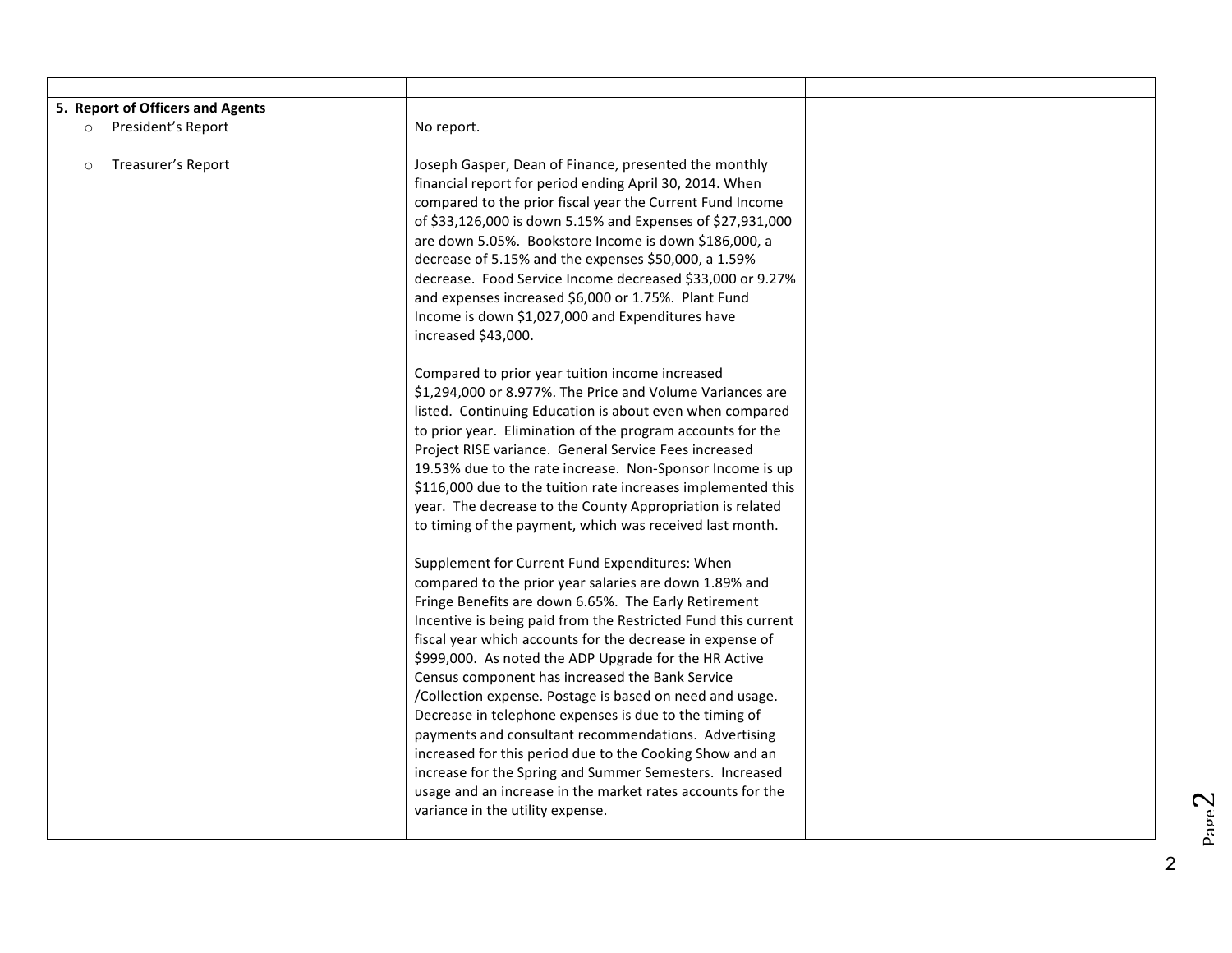|                                                 | Bookstore Report: Interest Income is down due to the long       |                                                           |
|-------------------------------------------------|-----------------------------------------------------------------|-----------------------------------------------------------|
|                                                 | term investment that was made. Textbook sales are down          |                                                           |
|                                                 | and are in line with the enrollment. Expenses for Fringe        |                                                           |
|                                                 | Benefits and Salaries are down due to one full time staff       |                                                           |
|                                                 | reduction. Textbook and other related purchases were            |                                                           |
|                                                 | adjusted accordingly on the prior and current year              |                                                           |
|                                                 | enrollment.                                                     |                                                           |
|                                                 |                                                                 |                                                           |
|                                                 | Food Service: Food Sales are level for the current period.      |                                                           |
|                                                 | The sign on bonus received in the prior year accounts for       |                                                           |
|                                                 | the decrease in Vending Machine Income. Increases in            |                                                           |
|                                                 | Fringe Benefits are due to mandatory increases. Salaries        |                                                           |
|                                                 | increased due to the filling of the part time vacancies. Food   |                                                           |
|                                                 | Supplies are down for this period.                              |                                                           |
|                                                 |                                                                 |                                                           |
|                                                 | Plant Fund: Non-Sponsor students account for the capital        |                                                           |
|                                                 | fees and reflect the current enrollment. The County             |                                                           |
|                                                 | appropriation is down due to the timing of the payment as       |                                                           |
|                                                 | previously reported. Additional IT equipment accounts for       |                                                           |
|                                                 | the Equipment Lease variance.                                   |                                                           |
|                                                 |                                                                 |                                                           |
|                                                 | Trustee Joseph Rymar asked if the county appropriation is       |                                                           |
|                                                 | up to date. Mr. Gasper stated the county is paid up until       |                                                           |
|                                                 | March 2014. The next payment should arrive by July 2014.        |                                                           |
|                                                 |                                                                 |                                                           |
| <b>Foundation Report</b><br>$\circ$             | No report.                                                      |                                                           |
|                                                 |                                                                 |                                                           |
| <b>Student Representative Report</b><br>$\circ$ | President Leary stated a Student Representative will be         |                                                           |
|                                                 | appointed at the beginning of the fall semester.                |                                                           |
| 6. Budget FY 2014-2015                          | 6. Board Chair Williams stated the budget is listing as a       | 6. Approved. Motion made by Joseph Rymar;                 |
|                                                 | separate item. During the Finance Committee meeting after       | seconded by Paul Halesey.                                 |
|                                                 | reviewing the budget is was determined the budget would         |                                                           |
|                                                 | be remanded to the full Board for action.                       | Roll Call: John Bryan, yes; Elaine Cook, R.N., J.D., yes; |
|                                                 |                                                                 | Brian D. Gill, yes; Paul A. Halesey, yes; Carmen F.       |
|                                                 | At this time, Committee Chair Carmen F. Magistro stated         | Magistro, yes; Paul Platukis, yes; Joseph Rymar, yes;     |
|                                                 | the Board seeks a recommendation for the 2014-2015 Fiscal       | John R. Serafin, yes; Margaret Steele, yes; Susan         |
|                                                 | Year Operating and Capital budget as presented that shows       | Unvarsky, yes; Joseph Van Jura, Esq., yes; and Barry      |
|                                                 | an increase in tuition in the amount of \$8 per credit, and \$7 | H. Williams, J.D., C.P.A., yes.                           |
|                                                 | in related technical and general service fees to the College.   |                                                           |

3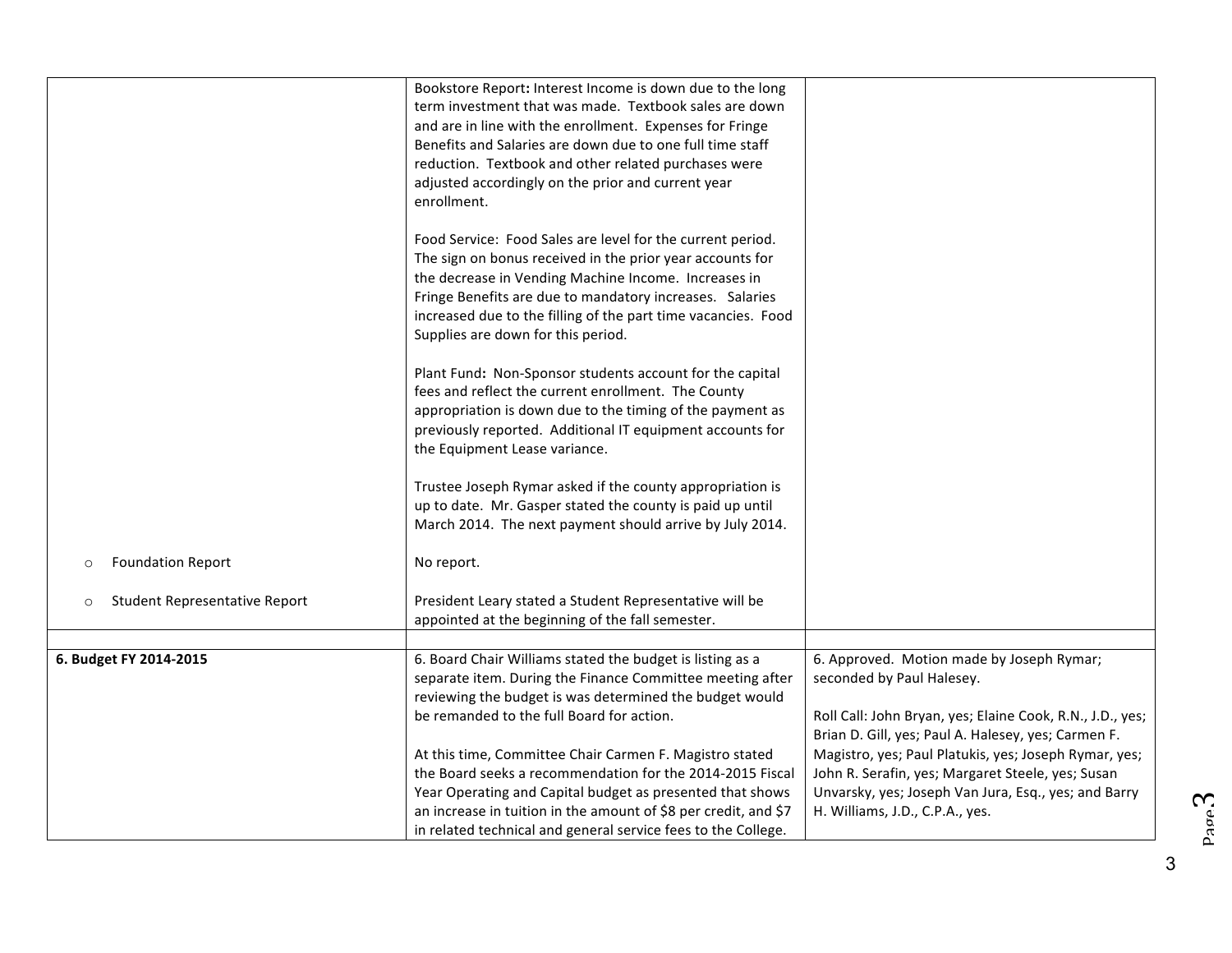|                                                                                                                                  | Committee Chair Carmen F. Magistro requested approval of                                                                                                                             | Vote was all "yes". Motion carried.                                                                                                                                                                                                                                                                      |
|----------------------------------------------------------------------------------------------------------------------------------|--------------------------------------------------------------------------------------------------------------------------------------------------------------------------------------|----------------------------------------------------------------------------------------------------------------------------------------------------------------------------------------------------------------------------------------------------------------------------------------------------------|
|                                                                                                                                  | the Auxiliary Budgets for Fiscal Year 2014-2015.                                                                                                                                     | Approved. Motion made by Paul Platukis; seconded<br>by Joseph Rymar to approve the Auxillary budgets.                                                                                                                                                                                                    |
|                                                                                                                                  |                                                                                                                                                                                      | Vote was all "yes". Motion carried.                                                                                                                                                                                                                                                                      |
|                                                                                                                                  |                                                                                                                                                                                      |                                                                                                                                                                                                                                                                                                          |
| 7. Report/Action of the Executive Committee                                                                                      | 7. Board Chair Williams presented the Executive Committee<br>report.                                                                                                                 |                                                                                                                                                                                                                                                                                                          |
| 7A. Approval of Administrative Policies:<br>Open Flames Policy<br>$\circ$<br><b>Institutional Review Board Policy</b><br>$\circ$ | 7A. Recommend the Luzerne County Community College<br>Board of Trustees approve the following three (3)<br>Administrative policies: Open Flames Policy; Institutional                | 7A. Approved. Motion made by Board Chair<br>Williams; seconded by John R. Serafin, Vice Chair.                                                                                                                                                                                                           |
| <b>Concussion Management for Student</b><br>$\circ$<br><b>Athletes Policy</b>                                                    | Review Board Policy; and Concussion Management for<br>Student Athletes Policy.                                                                                                       | On the question, Elaine Cook, R.N., J.D. noted, in<br>reference to the Open Flames Policy, exceptions<br>include lighters and matches. It was her<br>understanding cigarettes would fall under this area<br>as an exception.                                                                             |
|                                                                                                                                  |                                                                                                                                                                                      | Board Chair Wiliams amended the original motion<br>to include an amendment to the Open Flames Policy<br>to include cigarettes as an exception; provided<br>cigarettes are used in designated smoking areas.<br>Motion made by Carmen F. Magistro, Secretary;<br>seconded by John R. Serafin, Vice Chair. |
|                                                                                                                                  |                                                                                                                                                                                      | Vote was all "yes". Motion carried.                                                                                                                                                                                                                                                                      |
|                                                                                                                                  |                                                                                                                                                                                      |                                                                                                                                                                                                                                                                                                          |
| 8. Report/Action of the Finance Committee                                                                                        | 8. Carmen F. Magistro, Committee Chair, presented the<br>following Finance Committee report.                                                                                         |                                                                                                                                                                                                                                                                                                          |
| 8A. Summary of Payments                                                                                                          | 8A. Recommend the Luzerne County Community<br>College Board of Trustees approve the summary<br>of payments as presented.                                                             | 8A. Approved. Motion made by John R. Serafin, Vice<br>Chair; seconded by Susan Unvarsky.                                                                                                                                                                                                                 |
|                                                                                                                                  |                                                                                                                                                                                      | Vote was all "yes". Motion carried.                                                                                                                                                                                                                                                                      |
| 8B. Bid #433 CCTV System Buildings 2 & 9                                                                                         | 8B. Recommend the Luzerne County Community College<br>Board of Trustees approve the award of Bid #433 for CCTV<br>Surveillance System to STS007 LLC in the amount of<br>\$26,400.00. | 8B. Approved. Motion made by Susan Unvarsky;<br>seconded by Joseph Rymar.<br>Vote was all "yes". Motion carried.                                                                                                                                                                                         |
|                                                                                                                                  |                                                                                                                                                                                      |                                                                                                                                                                                                                                                                                                          |

4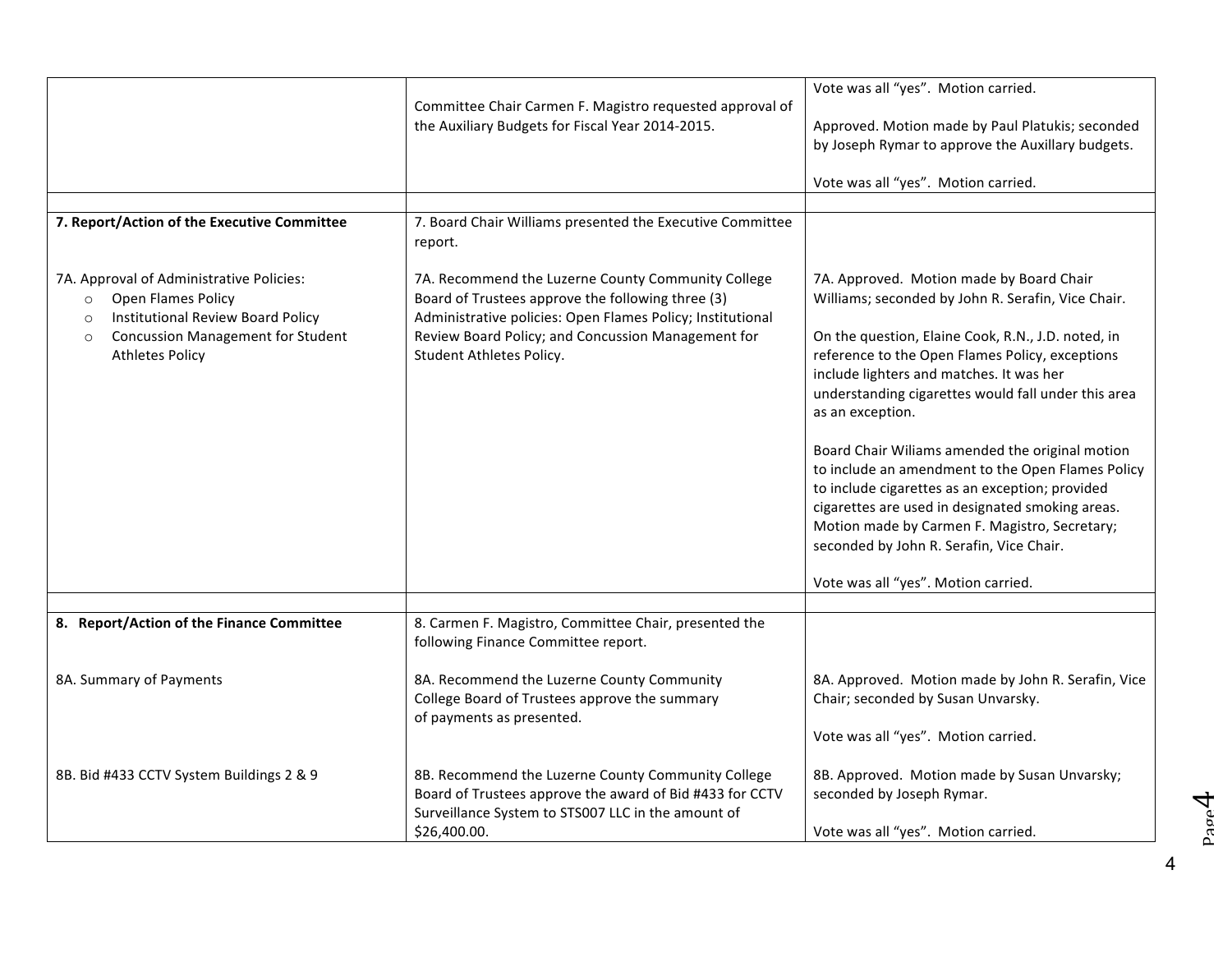| 8C. Bid #434 - Graduate Day, Apparel, Diplomas,<br>Announcements | 8C. Recommend the Luzerne County Community College<br>Board of Trustees approve the award of BID #434 for<br>Graduate Day Apparel, Diplomas, Announcements to Herff<br>Jones in the amount of \$3,483.15; Oak Hall Cap & Gown in<br>the amount of \$18,200.00 and Jostens, Inc. in the amount<br>of \$10,846.00 for a total amount of \$32,529.15.      | 8C. Approved. Motion made by Elaine Cook, R.N.,<br>J.D.; seconded by Susan Unvarsky.<br>Vote was all "yes". Motion carried.      |
|------------------------------------------------------------------|---------------------------------------------------------------------------------------------------------------------------------------------------------------------------------------------------------------------------------------------------------------------------------------------------------------------------------------------------------|----------------------------------------------------------------------------------------------------------------------------------|
| 8D. Bid #435 - Office Copier Laser Printer Paper                 | 8D, Recommend Luzerne County Community College Board<br>of Trustees approve the award of Bid #435 for Office<br>Copier/Laser Printer Paper to Xpedx in the amount of<br>\$25,700.00.                                                                                                                                                                    | 8D. Approved. Motion made by Elaine Cook, R.N.,<br>J.D.; seconded by John Bryan.<br>Vote was all "yes". Motion carried.          |
| 8E. Bid #437 - Outside Mass Alert System                         | 8E. Recommend the Luzerne County Community College<br>Board of Trustees approve the award of Bid #437 for an<br>outside mass alert system to Keystone Communications in<br>the amount of \$42,831.00.                                                                                                                                                   | 8E. Approved. Motion made by John R. Serafin,<br>Vice Chair; seconded by Margaret Steele.<br>Vote was all "yes". Motion carried. |
| 8F. Bid #438 -Lynx Duress and Mass Notification<br>System        | 8F. Recommend Luzerne County Community College Board<br>of Trustees approve the award of Bid #438 for Lynx Duress<br>and mass notification system to Simplex Grinnell LP in the<br>amount of \$29,617.00.                                                                                                                                               | 8F. Approved. Motion made by Paul Platukis;<br>seconded by Susan Unvarsky.<br>Vote was all "yes". Motion carried.                |
|                                                                  | Trustee Paul Platukis questioned the use of the purchase.<br>Don Nelson explained this system would allow faculty and<br>staff to quickly notify Security, by a combination of buttons<br>on their computer, if there is an issue in any of the offices.<br>Board Chair Williams noted the computer does not need to<br>be logged to send out an alert. |                                                                                                                                  |
| 8G. Bid #439 - Furniture                                         | 8G. Recommend the Luzerne County Community College<br>Board of Trustees approve the award of Bid #439 -<br>Furniture Package to W.B. Mason in the amount of<br>\$28,795.61; Educational Furniture Solutions in the amount<br>of \$45,476.83; Phillips Supply in the amount of \$17,339.55<br>for a total value of the furniture bid at \$91,611.99.     | 8G. Approved. Motion made by Paul Platukis;<br>seconded by Elaine Cook, R.N., J.D.<br>Vote was all "yes". Motion carried.        |
| 8H. Bid #440 -Kubota Tractor                                     | 8H. Recommend the Luzerne County Community College<br>Board of Trustees approve the award of Bid #440 for a<br>Kubota Tractor to F & S Supply Co. Inc. in the amount of                                                                                                                                                                                 | 8H. Approved. Motion made by John R. Serafin,<br>Vice Chair; seconded by John Bryan.                                             |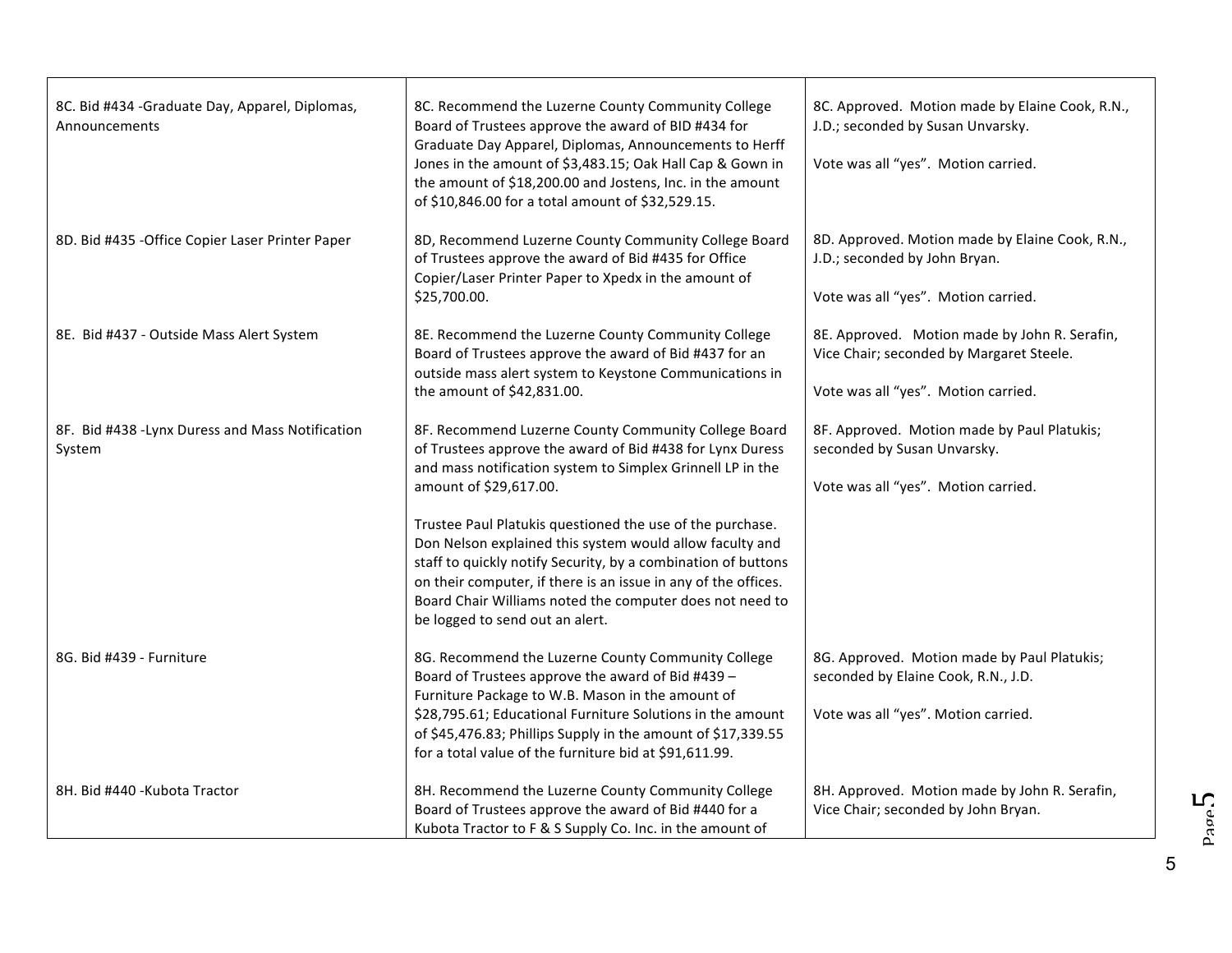| 8I. Bid #441 - Heavy Duty Truck Wheel Alignment                                                      | \$35,500.00.<br>Trustee John Bryan inquired as to how many bids were<br>received. Len Olzinski, Director of Purchased, stated two<br>responded; one vendor sent back a bid, the other sent back<br>a "no" bid.<br>8I. Recommend the Luzerne County Community College                                                                                                                                                                                                                                                                                                                                                                                                                                                                                                                                                                                                                                                                                                                                      | Vote was all "yes". Motion carried.<br>8I. Approved. Motion made by Joseph Rymar;                                                                                    |
|------------------------------------------------------------------------------------------------------|-----------------------------------------------------------------------------------------------------------------------------------------------------------------------------------------------------------------------------------------------------------------------------------------------------------------------------------------------------------------------------------------------------------------------------------------------------------------------------------------------------------------------------------------------------------------------------------------------------------------------------------------------------------------------------------------------------------------------------------------------------------------------------------------------------------------------------------------------------------------------------------------------------------------------------------------------------------------------------------------------------------|----------------------------------------------------------------------------------------------------------------------------------------------------------------------|
| System                                                                                               | Board of Trustees approve the award of Bid #441 for a<br>heavy duty truck wheel alignment system to Jack Williams<br>Tire in the amount of \$44,604.76.                                                                                                                                                                                                                                                                                                                                                                                                                                                                                                                                                                                                                                                                                                                                                                                                                                                   | seconded by Susan Unvarsky.<br>Vote was all "yes". Motion carried.                                                                                                   |
| 8J. Bid #442 - Computers and Technology Hardware                                                     | 8J. A. Recommend Luzerne County Community College<br>Board of Trustees approve the award of Bid #442 - Dell<br>Marketing for A)-Dell Computers in the amount of<br>\$134,299.79; Apple for B)-Apple Equipment in the amount<br>of \$61,939.76; Lightspeed Technologies for C)-Cisco<br>Equipment & Services in the total amount of \$224,323.53;<br>CDWG for D)-IBM Blade Center Hardware & E)-<br>Miscellaneous Technology Hardware in the total amount of<br>\$36,129.17. Global Gov/Ed only provided a partial bid for<br>Section C which is why they were not selected. The total<br>amount for sections A, B, C, D, & E is \$456,692.25. Funding<br>for a portion of this equipment will come from a Title III<br>grant and the PA Department of Education. The remaining<br>balance of \$369,489.57 will be covered through a lease<br>agreement.<br>B. Recommend Luzerne County Community College Board<br>of Trustees approve the award of lease to the low leasing<br>company, University Lease. | 8J. Approved. Motion made by Paul Platukis to<br>approved part A & B of Bid #442; seconded by John<br>R. Serafin, Vice Chair.<br>Vote was all "yes". Motion carried. |
|                                                                                                      |                                                                                                                                                                                                                                                                                                                                                                                                                                                                                                                                                                                                                                                                                                                                                                                                                                                                                                                                                                                                           |                                                                                                                                                                      |
| 9. Report/Action of the Human Resources<br><b>Committee</b>                                          | 9. Paul Halesey, Committee Chair, presented the following<br>Human Resources Committee report.                                                                                                                                                                                                                                                                                                                                                                                                                                                                                                                                                                                                                                                                                                                                                                                                                                                                                                            |                                                                                                                                                                      |
| 9A. Recommendation to Approve Administrative<br>Policy - Anti-Harassment/Anti-Discrimination Policy. | 9. Recommend the Luzerne County Community College<br>Board of Trustees approve the administrative policy, Anti-<br>Harassment/Anti-Discrimination Policy.                                                                                                                                                                                                                                                                                                                                                                                                                                                                                                                                                                                                                                                                                                                                                                                                                                                 | 9. Approved. Motion made by Paul Halesey,<br>Committee Chair; seconded by John Bryan.<br>Vote was all "yes". Motion carried.                                         |

<sup>6</sup>